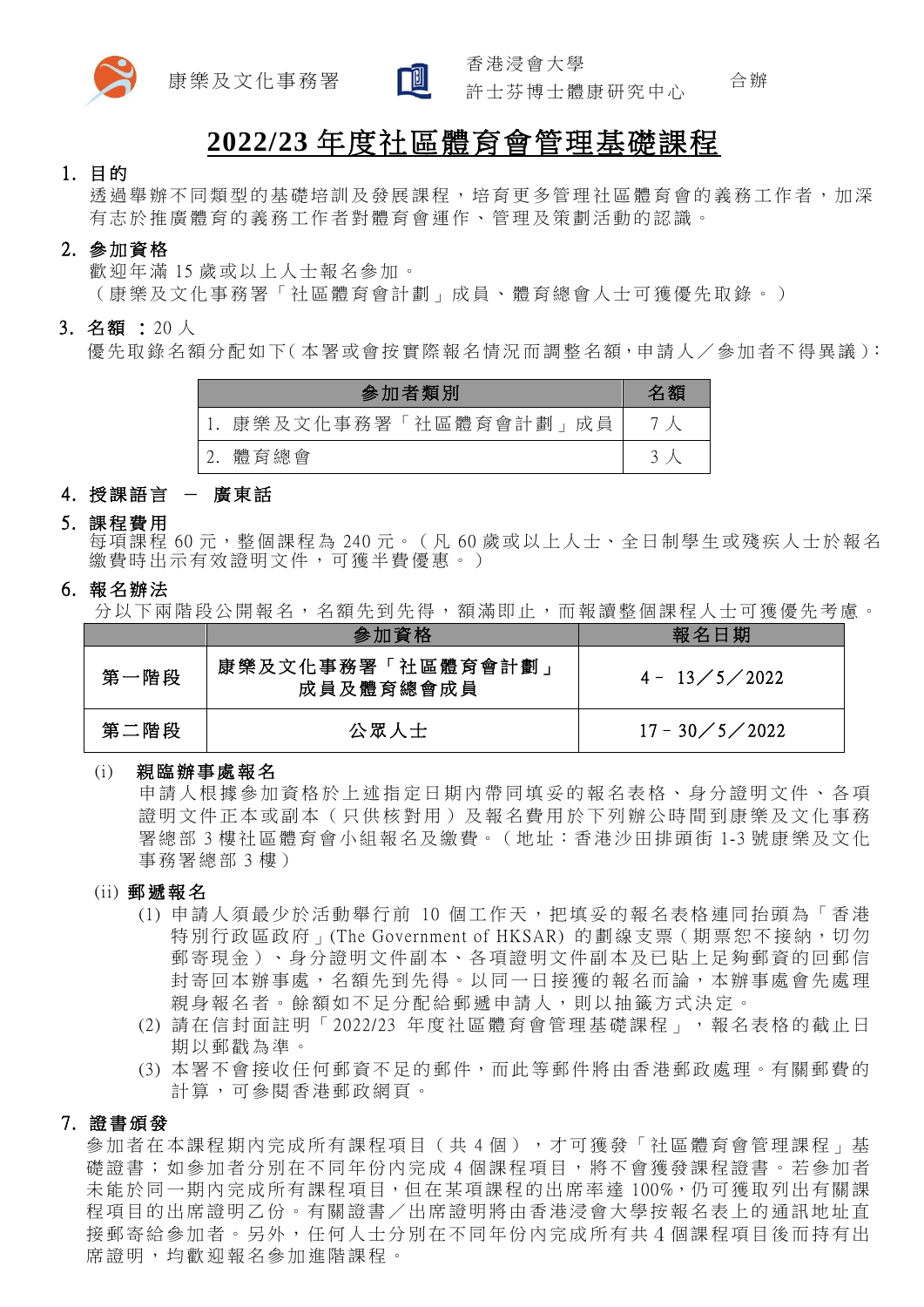### 8. 辦 公 時 間

星期一至五(上午 9 時至下午 1 時及下午 2 時至 5 時 30 分) 星期六、日及公眾假期休息

# 9. 查 詢 電 話 : 2601 8904

# 社區體育會管理基礎課程

| 課程<br>項目         | 課程                                                                      | 課程日期                                       | 時間             | 上課地點                                    |
|------------------|-------------------------------------------------------------------------|--------------------------------------------|----------------|-----------------------------------------|
| 1.               | 團隊管理實踐<br>工作坊                                                           | 2022年6月5日<br>(星期日)                         | 上午9時至<br>下午 5時 | 香港浸會大學<br>郭鍾寶芬女士<br>康體文娛中心體育館<br>(見附件一) |
| $\overline{2}$ . | 領導訓練                                                                    | 2022年6月8日<br>(星期三)<br>2022年6月10日<br>(星期五)  |                |                                         |
| 3.               | 義工管理                                                                    | 2022年6月13日<br>(星期一)<br>2022年6月15日<br>(星期三) | 晚上7時至<br>10時   | 康樂及文化事務署總部<br>1樓視聽室                     |
| $\overline{4}$ . | 活動策劃與推廣<br>財政管理及活動宣<br>(i)<br>傳與推廣<br>節目策劃<br>(ii)<br>籌辦大型活動須知<br>(iii) | 2022年6月17日<br>(星期五)                        |                |                                         |

### 注意事項

- 1. 體育總會或已加入康樂及文化事務署「社區體育會計劃」的社區體育會最多可推薦 2 名 人 士 報 讀 每 期 基 礎 課 程 。
- 2. 每人限遞交一份報名表,如發現參加者遞交多於一份報名表,本署有權取消其參加資格。
- 3. 凡 申 請 優 惠 收 費 者 , 須 附 上 有 關 證 明 文 件 的 副 本 ( 只 供 核 對 用 ) 。
- 4. 如 以 郵 遞 方 式 報 名 , 以 郵 戳 日 期 為 準 。
- 5. 申請者須確保報名表上的資料正確無誤,否則本署將無法處理有關申請,而其申請資格 亦 會 被 取 消 。
- 6. 當 辦 妥 報 名 及 繳 費 手 續 後 , 參 加 者 所 繳 交 的 各 項 證 明 文 件 副 本 將 會 被 銷 毀 及 不 會 退 還 。
- 7. 申 請 如 被 接 納 , 所 有 已 繳 付 的 費 用 不 會 退 還 。
- 8. 如因特別事故,課程需要延期或取消,參加者可申請退回報名費。惟一般情況下,已收 取之報名費將不獲退還。
- 9. 若上課前兩小時香港天文台發出八號預警信號/八號或以上熱帶氣旋警告信號/黑色暴 雨警告信號,當日課堂將會取消,補課日期將另行通知。
- 10. 為進一步保障市民的健康,本署**及香港浸會大學(浸大)**在疫情期間採取以下措施:
	- (i) 參加者須不是正接受政府指定的強制檢疫人士;
	- (ii) 禁 止 發 燒 或 出 現 呼 吸 道 感 染 徵 狀 的 參 加 者 上 課 ;
	- (iii) 在進入場地範圍時,須全程正確佩戴口罩上課;
	- (iv) 參 加 者 及 工 作 人 員 進 行 活 動 時 必 須 保 持 適 當 社 交 距 離 ;
	- (v) 所有人士須在 進 入 場地前 ,使用「安心出行」流動應用程式掃描 以 下 二維碼 ,以便 在智能手機作出行紀錄。而十二歲以下和六十五歲或以上的人士、使用「安心出行」 有困難的殘疾人士,可獲豁免使用「安心出行」,惟他們必須填寫表格登記其姓名、 身 分 證 明 文 件 首 四 位 數 字 或 字 母 、 聯 絡 電 話 和 到 訪 日 期 和 時 間 , 並 須 於 登 記 時 按場 地 職 員 要 求 展 示 相 關 身 分 證 明 文 件 , 以 作 核 實 。
	- (vi) 參加者在進入浸大範圍時, 須按浸大要求, 持有及出示有效的疫苗接種紀錄或新冠 疫苗接種醫學豁免證明書,詳情請參附件(二)第二階段("Stage2")的要求及附件  $($   $\equiv$   $)$   $\circ$
- 11. 本章程如有未盡善處,本署有權隨時修改。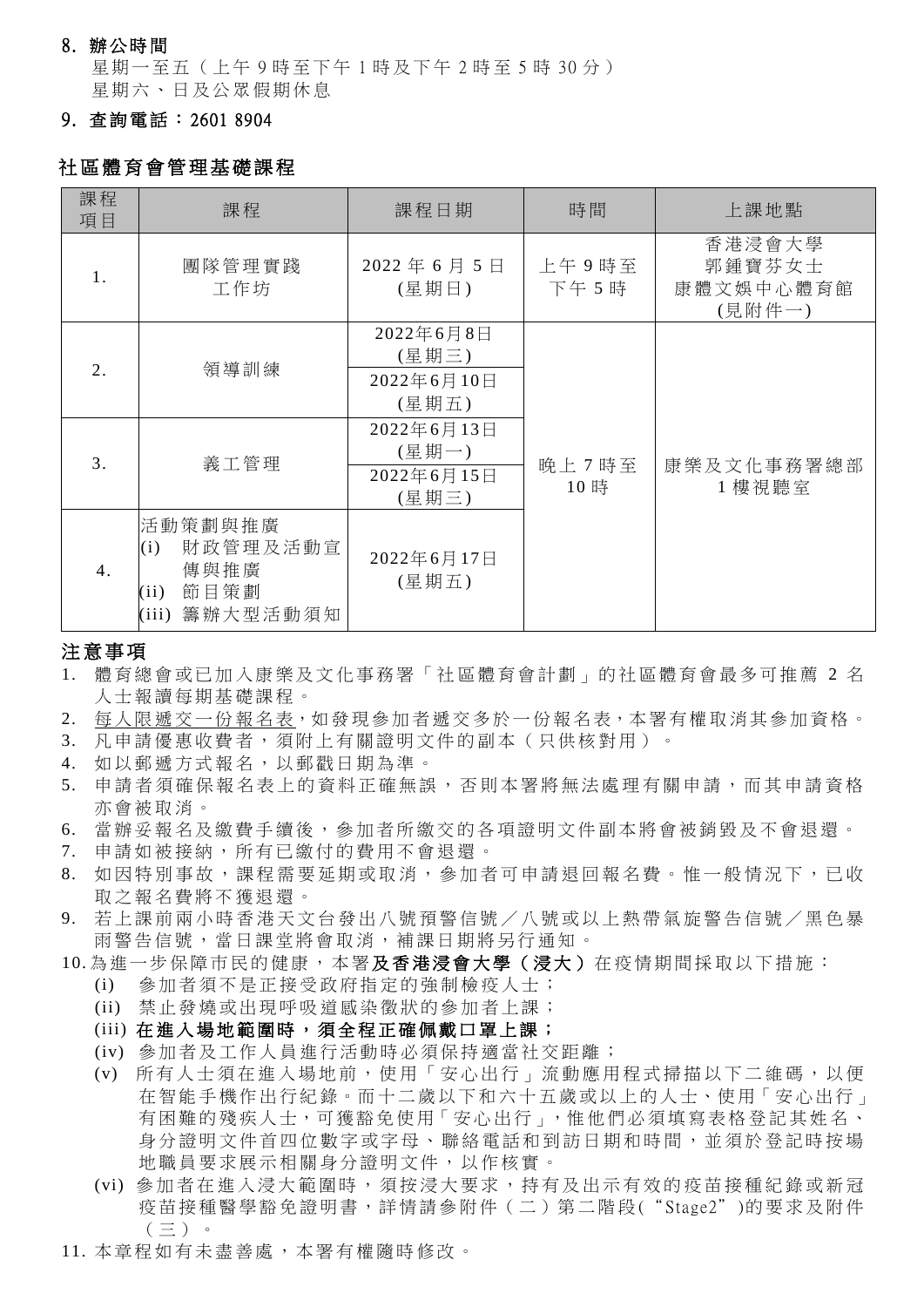新康樂及文化事務署 國香港浸會大學 音辦

主辦機構專用

編號:

# **2022/23** 年度社區體育會管理基礎課程 報名表

申請人個人資料 (請在適當的空格內加上「√」號)

你必須在本表格內提供所需的個人資料(惟'職業'及'教育程度'為非必要填寫欄)。如你未 能清楚提供所需的個人資料,本署可能無法處理你的申請。

|                                                    |                               | (英文) |
|----------------------------------------------------|-------------------------------|------|
|                                                    | (請用正楷填寫)                      |      |
| 性別:*男/女 年齡:________                                | 身分證明文件號碼:____________________ |      |
| 通訊地址: 原因的 医心脏 医心脏                                  |                               |      |
|                                                    |                               |      |
| 聯絡 電話 : アンドランド しんしょう かいしん かいしん かいしん かいしん おおし かいしょう |                               |      |
| 手 提 電 話 : こころ こころ こうしょう こうしょう こうしょう かんこう ほんこうしょう   | 電郵:_____________________      |      |
| 緊急聯絡電話:______________                              |                               |      |

# 擬報讀課程 (請在適當的空格內加上「√」號,報讀整個課程人士可獲優先考慮。)

| 選擇 | 項目            | 課程名稱      | 課程收費 |
|----|---------------|-----------|------|
|    |               | 團隊管理實踐工作坊 | 60元  |
|    | $2^{1}$       | 領導訓練      | 60元  |
|    | $\mathcal{L}$ | 義工管理      | 60元  |
|    | 4             | 活動策劃與推廣   | 60元  |

備註:申請人所提供之資料只會作報名、聯絡及郵寄證書/出席證明用途。所有個人資料, 除獲合辦機構授權外,將不會提供予其他人士。若要求更改或索取已申報的個人資 料 , 請 與 康 樂 及 文 化 事 務 署 社 區 體 育 會 小 組 聯 絡 。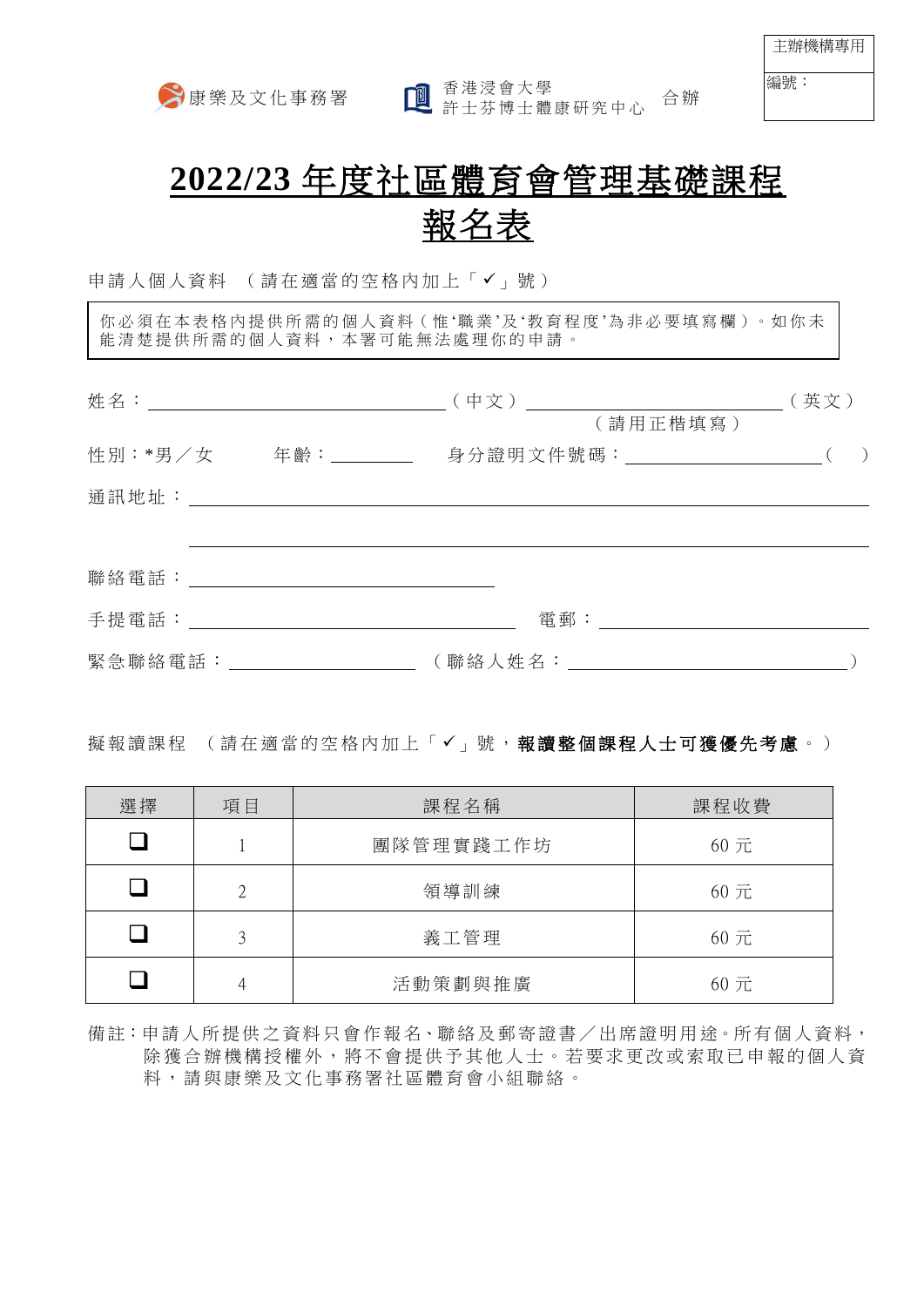| 申請人聲明                               |                                                                               |
|-------------------------------------|-------------------------------------------------------------------------------|
| 年滿 18 歲或以上申請人                       |                                                                               |
|                                     | 我聲明:我 ____________________(申請人姓名)的健康良好,適宜參加上述課程。                              |
|                                     |                                                                               |
| 未滿18歲的申請人,請由家長/監護人填寫此聲明             |                                                                               |
|                                     | 我聲明:________________________(申請人姓名)的健康良好,適宜參加上述課程。                            |
|                                     |                                                                               |
|                                     |                                                                               |
|                                     |                                                                               |
| 由體育總會或已加入康樂及文化事務署「社區體育會計劃」的社區體育會填寫: |                                                                               |
| 體育總會/社區體育會最多可推薦2名人士參加每期課程。          |                                                                               |
| 本會_____                             | 現推薦                                                                           |
| (*體育總會/社區體育會名稱)                     | (參加者姓名)                                                                       |
| 參加是次社區體育會管理課程。                      |                                                                               |
|                                     |                                                                               |
|                                     | 推 薦 人 簽 署 : ___________________                                               |
|                                     |                                                                               |
|                                     | 職<br>銜<br>$\mathbb{R}^2$<br><u> 1980 - Jan Barbara Barat, prima politik (</u> |
|                                     | 聯絡電話: _____________                                                           |
| (*體育總會/社區體育會印章)                     | 日                                                                             |

\*請 刪 去 不 適 用 者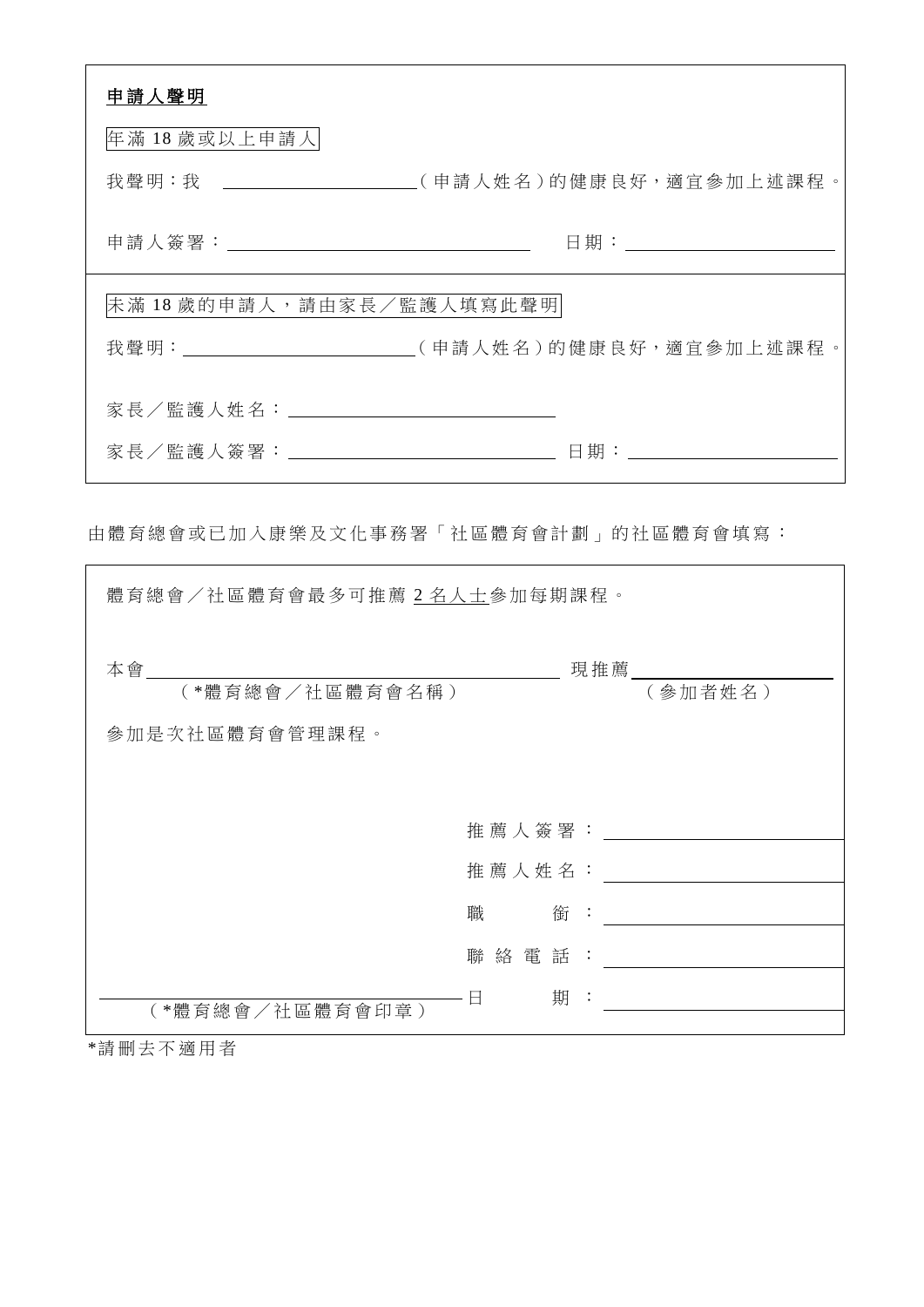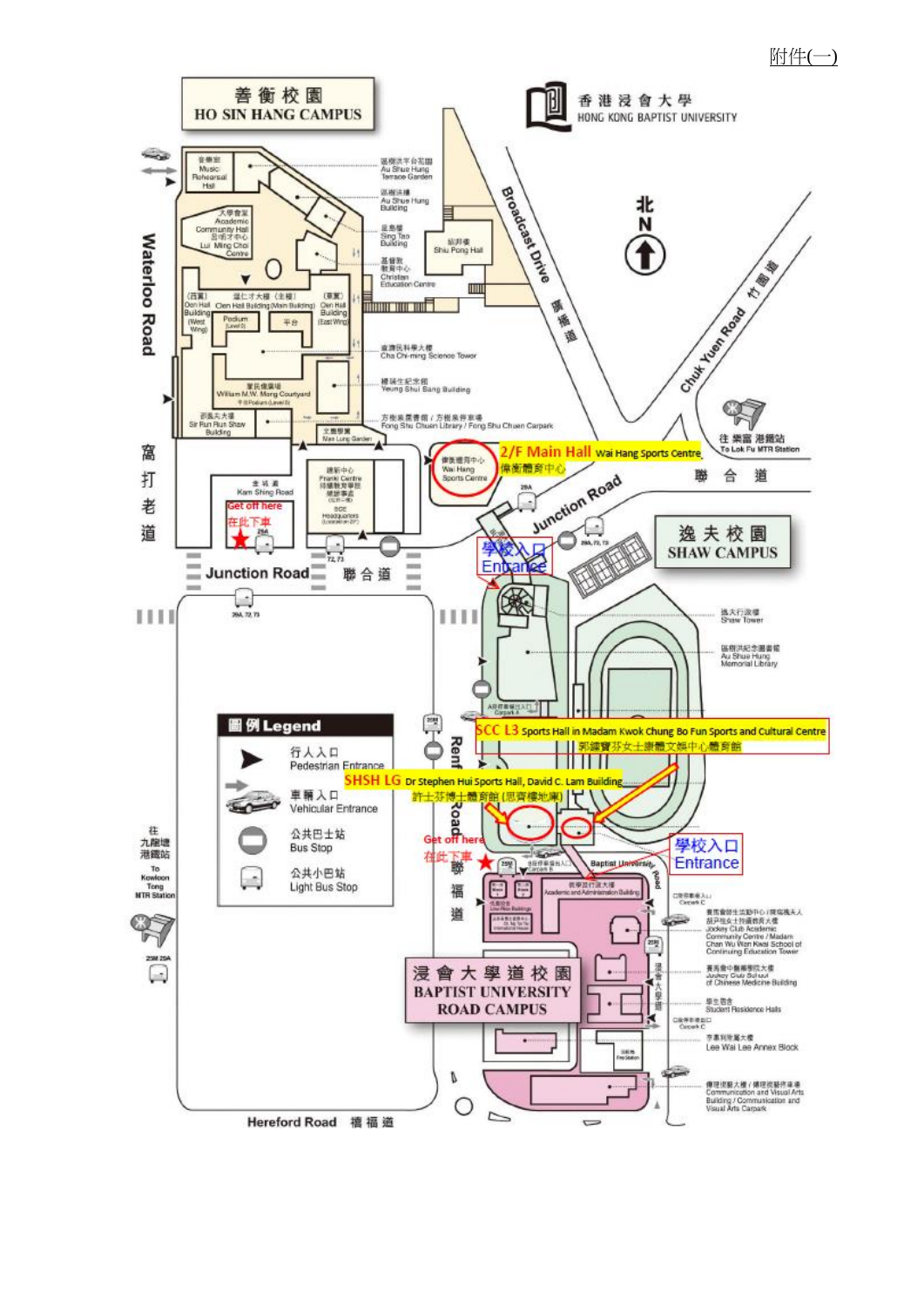|                                           | Stage 1                                                                                      | Stage 2                       | Stage 3                                      |
|-------------------------------------------|----------------------------------------------------------------------------------------------|-------------------------------|----------------------------------------------|
|                                           | From 24 February to                                                                          | From 5 May to                 | From 6 June 2022                             |
|                                           | 4 May 2022                                                                                   | 5 June 2022                   | onwards                                      |
| For uninfected persons                    |                                                                                              |                               |                                              |
| Aged 18 or above [Note A]                 | Received 2 <sup>nd</sup> dose; or<br>(i)                                                     | Received 2 <sup>nd</sup> dose | (i) Received 3rd dose; or                    |
|                                           | (ii) Received $1^{st}$ dose +                                                                |                               | Received 2 <sup>nd</sup> dose within<br>(ii) |
|                                           | submitted a negative result of a                                                             |                               | 6 months [Note B]                            |
|                                           | COVID-19 test done no                                                                        |                               |                                              |
|                                           | more than 7 days before the                                                                  |                               |                                              |
|                                           | day of entry to campus                                                                       |                               |                                              |
| Aged 12 to 17                             | Received 2nd dose or 1st<br>(i)                                                              | Received 2nd dose; or<br>(i)  |                                              |
|                                           | dose of Comirnaty                                                                            | (ii) Received 1st dose of     |                                              |
|                                           | (BioNTech); or                                                                               | Comirnaty (BioNTech)          |                                              |
|                                           | (iii) Received 1st dose [other                                                               |                               |                                              |
|                                           | than Comirnaty (BioNTech)] +                                                                 |                               |                                              |
|                                           | submitted a negative result of a                                                             |                               |                                              |
|                                           | COVID-19 test done no                                                                        |                               |                                              |
|                                           | more than 7 days before the                                                                  |                               |                                              |
|                                           | day of entry to campus                                                                       |                               |                                              |
| For recovered persons (aged 12 or above)  |                                                                                              |                               |                                              |
| Within 6 months from                      | Received at least 1 <sup>st</sup> dose; or<br>(i)                                            |                               |                                              |
| recovery [Note C]                         | (ii) If not vaccinated before infection [Note D]: Obtained a medical exemption approval from |                               |                                              |
|                                           | the University + submitted a negative result of a COVID-19 test done no more than 4 days     |                               |                                              |
|                                           | before the day of entry to campus                                                            |                               |                                              |
| Having received 2nd or 3rd                | No further dose required                                                                     |                               |                                              |
| dose before infection [Note D]            |                                                                                              |                               |                                              |
| More than 6 months from                   | Received 1 <sup>st</sup> dose                                                                |                               | Received 2 <sup>nd</sup> dose; or<br>(i)     |
| recovery [Note C], but not                |                                                                                              |                               | (ii) Received 1 <sup>st</sup> dose within    |
| vaccinated before infection               |                                                                                              |                               | 6 months [Note E]; or                        |
| [Note D]                                  |                                                                                              |                               | (iii) For those aged 12 to 17:               |
|                                           |                                                                                              |                               | Received 1st dose of                         |
|                                           |                                                                                              |                               | Comirnaty (BioNTech)                         |
|                                           |                                                                                              |                               |                                              |
| More than 6 months from                   | No further dose required                                                                     |                               | Received 2 <sup>nd</sup> dose; or<br>(i)     |
| recovery <sup>[Note C]</sup> , but having |                                                                                              |                               | For those aged 12 to 17:<br>(ii)             |
| received 1st dose before                  |                                                                                              |                               | Received 1st dose of                         |
| infection [Note D]                        |                                                                                              |                               | Comirnaty (BioNTech)                         |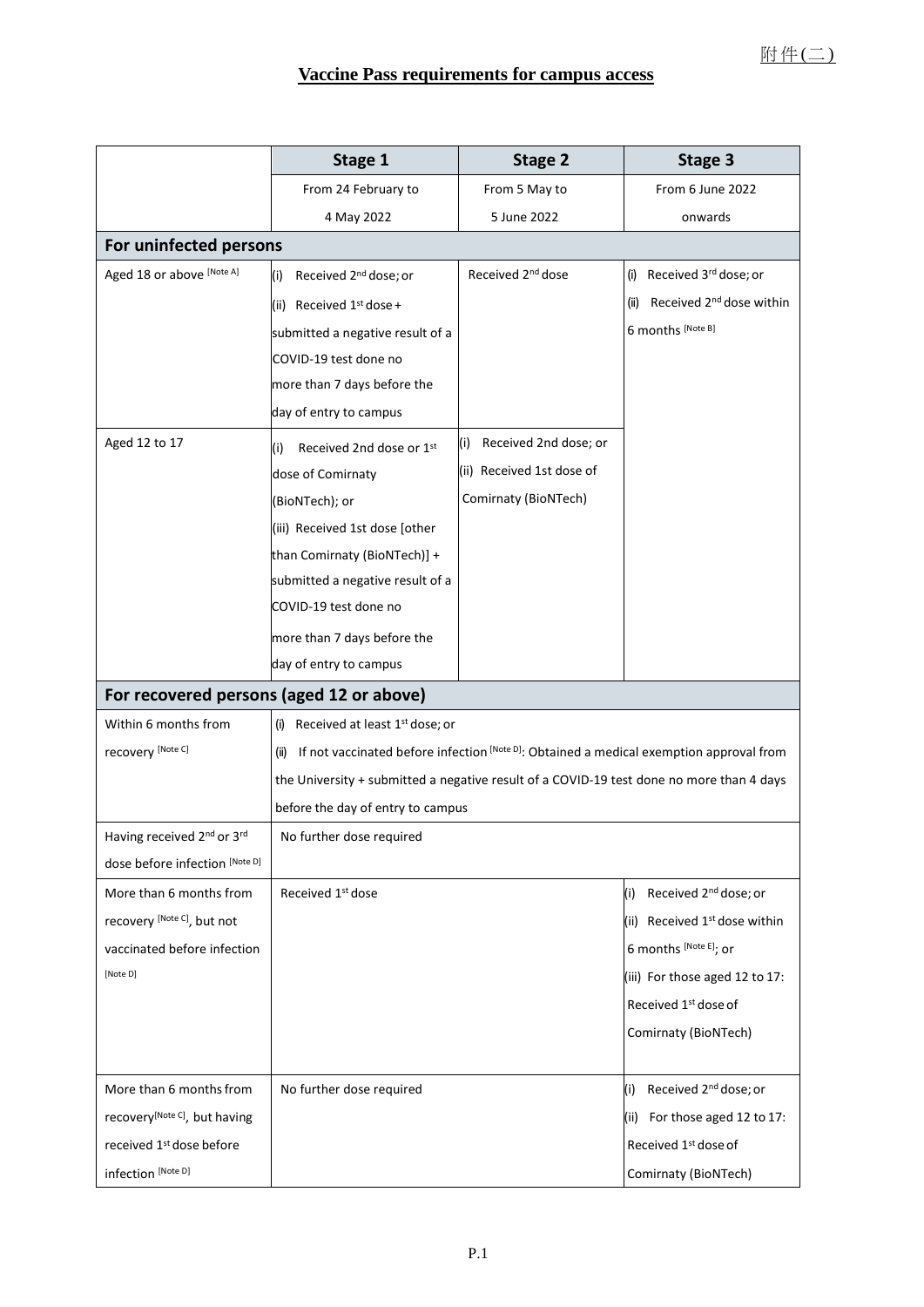|                                                                                      | Stage 1                                                                                  | Stage 2       | Stage 3          |
|--------------------------------------------------------------------------------------|------------------------------------------------------------------------------------------|---------------|------------------|
|                                                                                      | From 24 February to                                                                      | From 5 May to | From 6 June 2022 |
|                                                                                      | 4 May 2022                                                                               | 5 June 2022   | onwards          |
| For persons who have obtained approval from the University for exemption from COVID- |                                                                                          |               |                  |
|                                                                                      | 19 vaccination due to medical reasons                                                    |               |                  |
|                                                                                      | A negative result of a COVID-19 test done no more than 4 days before the day of entry to |               |                  |
|                                                                                      | campus                                                                                   |               |                  |

### *[Note A]*

For a person who will turn 18, he/she will be given a 3-month window, counting from his/her 18<sup>th</sup> birthday, during which his/her eligibility will follow the category applicable to persons aged 12 to 17, and thereafter his/her eligibility will follow the category applicable to persons aged 18 or above.

### *[Note B]*

For example, a person who received the second dose of a COVID-19 vaccine on 15 January 2022 has fulfilled the Vaccine Pass requirements in Stage 3 if he/she enters the campus on or before 14 July 2022 (i.e. within 6 months from the second dose). Starting 15 July 2022 (i.e. more than 6 months from the second dose), he/she has to receive the third dose of a COVID-19 vaccine in order to fulfil the Vaccine Pass requirements for campus access in Stage 3.

### *[Note C]*

*Recovery is defined as 14 days after the date of the most recent documented positive test.*

### *[Note D]*

The number of doses received before infection counts only those doses received at least 14 days before the most recent documented positive test. In other words, a dose received within 14 days before the most recent documented positive test will not be counted as a dose received before infection.

### *[Note E]*

For instance, a person who recovered more than six months ago and received the first dose of a COVID-19 vaccine on 15 January 2022 has fulfilled the Vaccine Pass requirements in Stage 3 if he/she enters the campus on or before 14 July 2022 (i.e. within 6 months from the first dose). Starting 15 July 2022 (i.e. more than 6 months from the first dose), he/she has to receive the second dose of a COVID-19 vaccine in order to fulfil the Vaccine Pass requirements for campus access in Stage 3.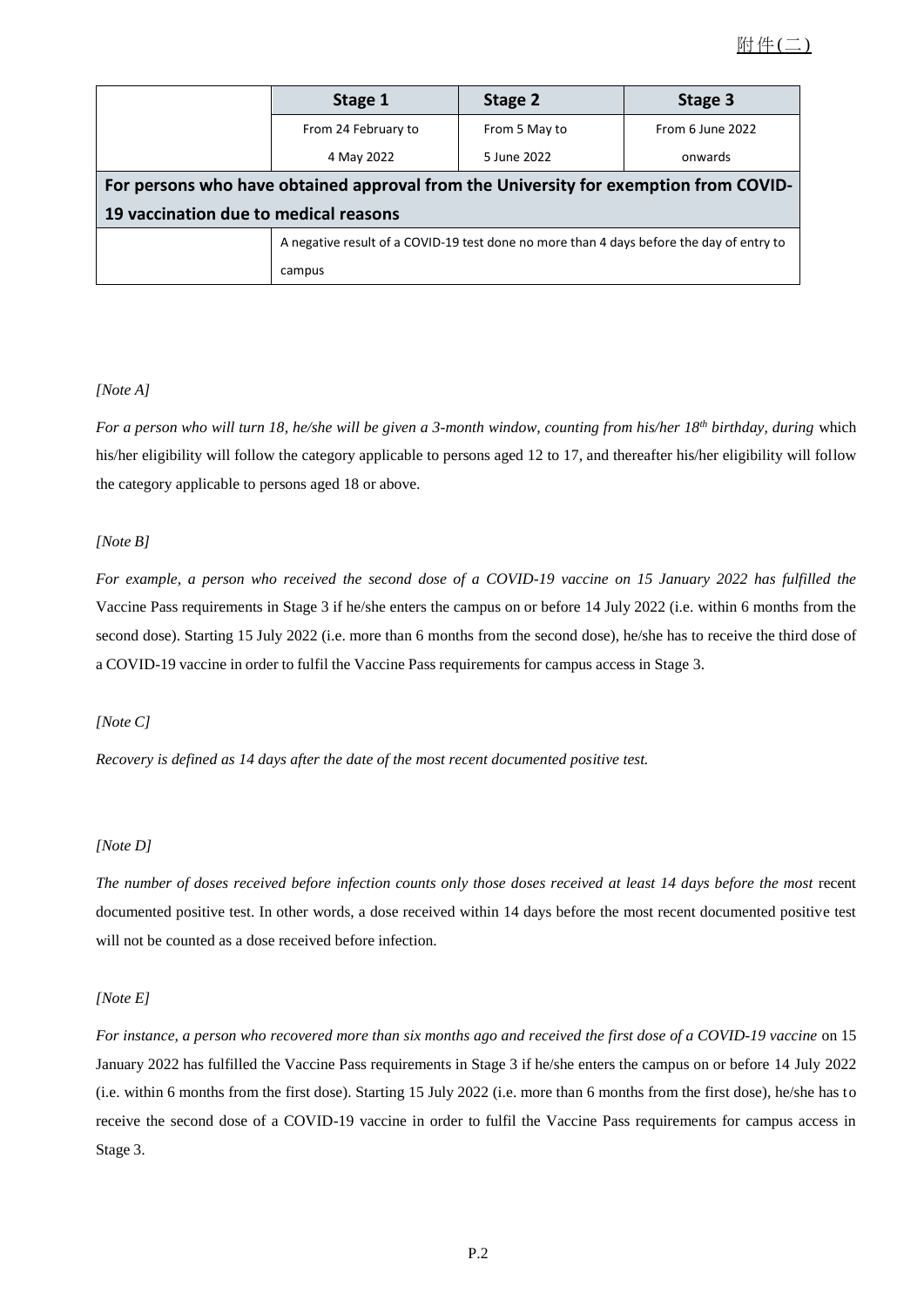

偉 衡 體 育 中 心 、 許 士 芬 博 士 體 育 館 及郭 鍾 寶 芬 女 士 康 體 文 娛 中 心 體 育 館 Wai Hang Sports Centre, Dr. Stephen Hui Sports Hall and

Sports Hall in Madam Kwok Chung Bo Fun Sports and Cultural Centre

# **COVID-19 Control Measures for Sports Facilities (Updated on 21/4/2022)**

According to the latest COVID-19 Control Measures the Government of HKSAR, all persons must follow below procedures before entering the sports facilities Wai Hang Sports Centre (WHSC), Dr Stephen Hui Sports Hall (SHSH) and Sports Hall in Madam Kwok Chung Bo Fun Sports and Cultural Centre (KCBF) from 21 April 2022:

## **LeaveHomeSafe (LHS)**

Persons must first scan the venue QR code using the 'LeaveHomeSafe' (LHS) mobile application, unless:

- a) Persons aged 65 or above / aged 15 or below / Persons with disability, please fill in the Customer Information Record Form [\(link\)](https://www.coronavirus.gov.hk/pdf/vp_dicf.pdf).
- b) Persons aged 15 or below and accompanied by an adult who has complied with the LHS requirement, no actions to be required.

### **Vaccine Pass**

1. All persons must present your vaccination record for the purpose of the Vaccine Pass. For other vaccination requirements, please refer to the website of Vaccine Pass [\(link\)](https://www.coronavirus.gov.hk/eng/vaccine-pass.html)/  $\mathbb{M} \nleftrightarrow$  $(\square)$ .

2. For persons (including guests) who access Dr Stephen Hui Sports Hall and Sports Hall in Madam Kwok Chung Bo Fun Sports and Cultural Centre must provide the above documents and collect a sports facilities permission card at the campus access control point.

21/4/2022